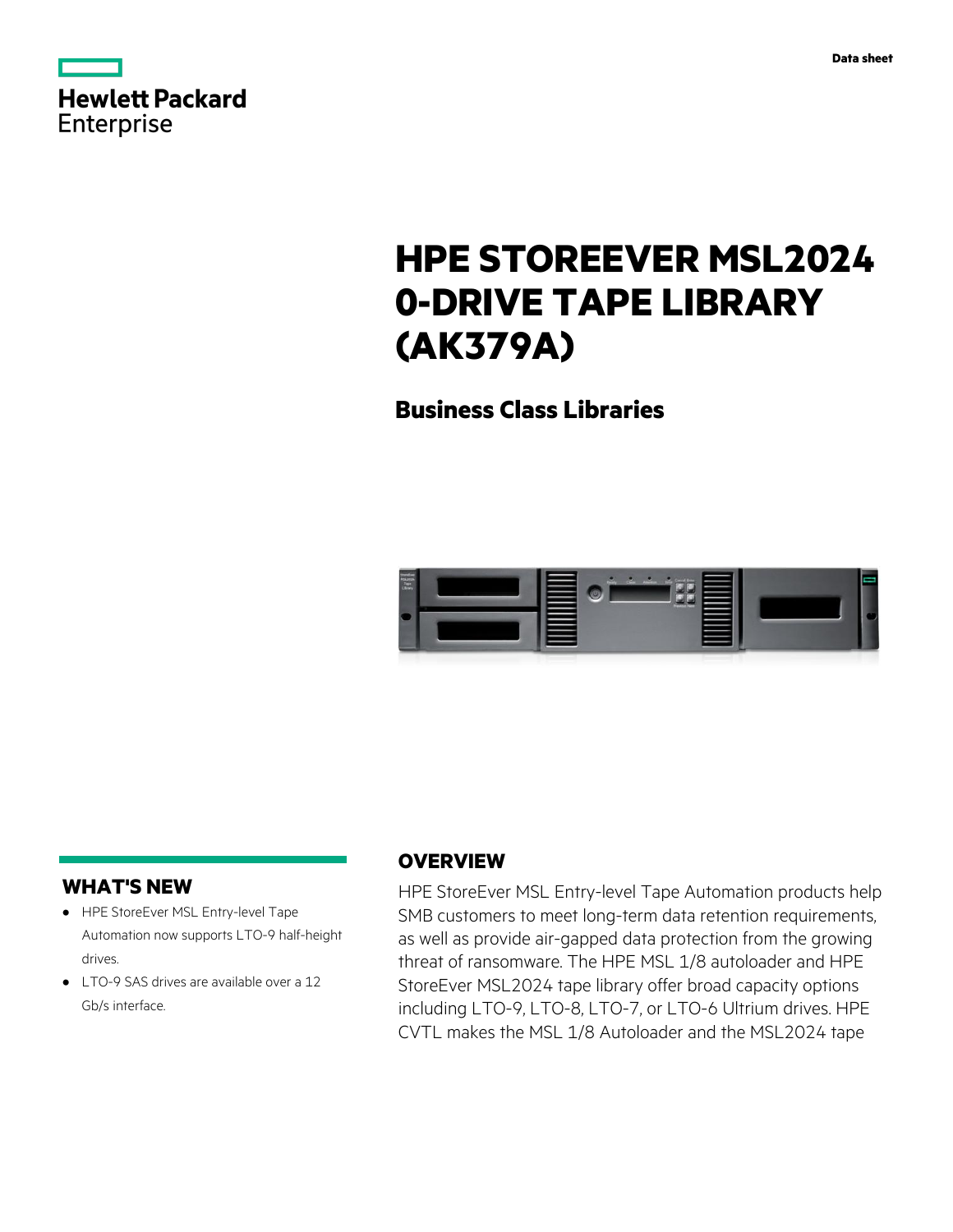library easy to manage from any location, mitigating the need for remote office IT staff. Simply manage tape media in and out of the library with the standard bar code reader, configurable mail slots, and removable magazines. If a tape were lost or stolen, protect important business data from unauthorized access with data encryption. Quickly increase capacity and/or performance with tool-free drive upgrades in the MSL 1/8 Autoloader or MSL2024 tape library, or move tape drive kits to the MSL3040 or MSL6480 for library scalability and additional enterprise class features.

## **FEATURES**

### **Exceptional Storage Density, Flexibility, and Protection**

360 TB with HPE MSL 1/8 autoloader, 1.1 PB with HPE MSL2024 (2.5:1 compression using LTO-9 tape cartridges).

Protect critical business data from the growing threat of ransomware attacks by providing an 'air-gap' that keeps data offline.

Increase capacity and/or performance with tool-free drive upgrade kits.

Safeguard your data in the library, and when it's offsite with several security encryption offerings. Select from either the low-cost HPE StoreEver MSL encryption kit for small to medium business or leverage larger enterprise encryption options with support of KMIP compliant encryption key servers.

### **Easy to Use and Manage**

HPE Command View for Tape Libraries (CVTL) provides an easy-to-use webbased remote management interface that mitigates the need for remote office IT staff.

Easily manage your media both in or out of the tape autoloader/library with a standard bar code reader and removable magazines.

Proactively monitor utilization, operational performance, and overall life and health of the library, drives and media with HPE TapeAssure Advanced which is a licensed feature of CVTL. TapeAssure Advanced data is presented in graphs and charts within the CVTL interface.

### **Proven Reliability**

HPE StoreEver tape products work with industry-leading servers, operating systems and backup software. See the HPE StoreEver compatibility matrix for more information: https://www.hpe.com/storage/StoreEverSupportMatrix.

Long term data archiving with a specified 30-year media shelf life in normal ambient conditions.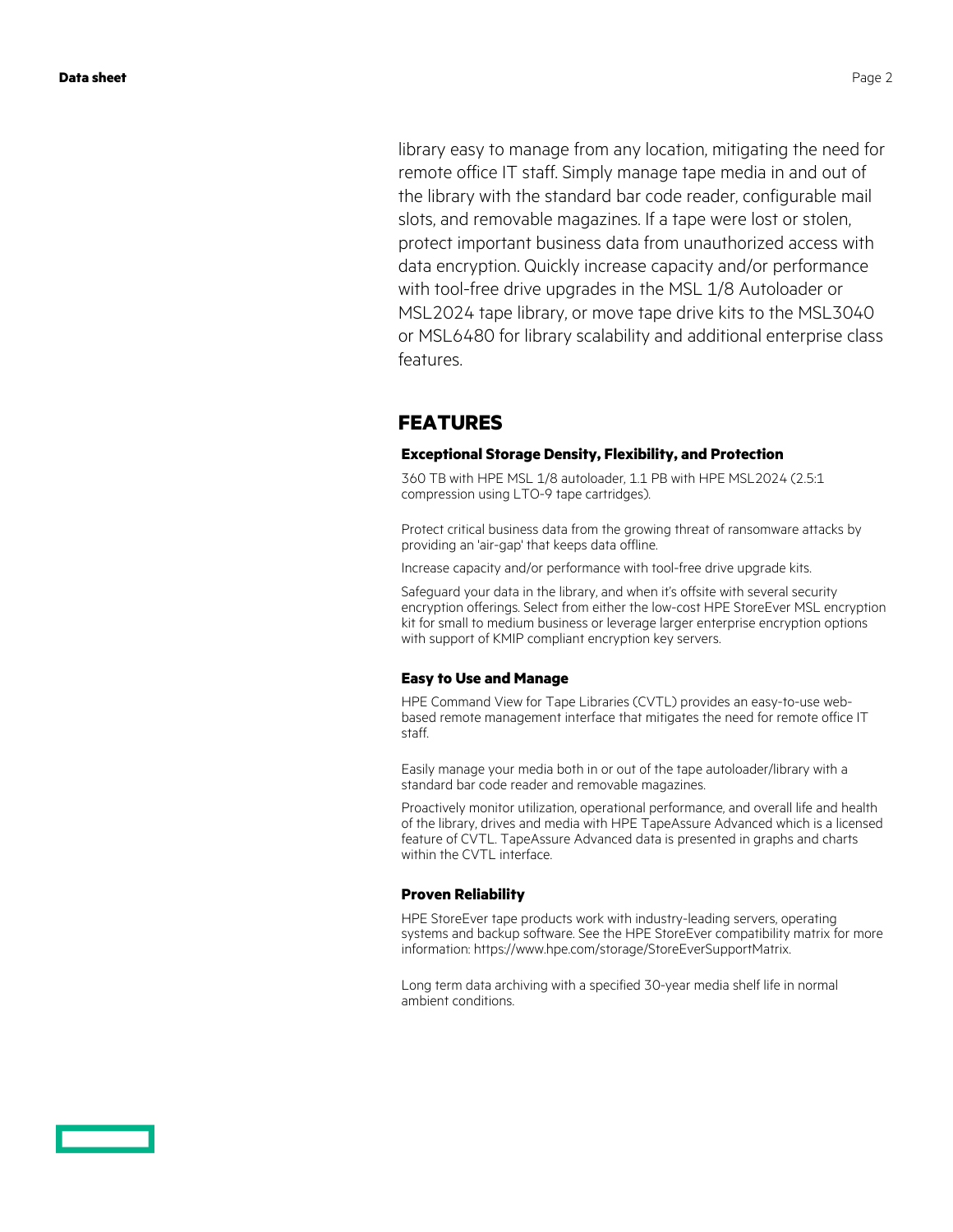<u>range and the second second</u>

## **Technical specifications HPE StoreEver MSL2024 0-drive Tape Library**

| <b>Product Number (SKU)</b>        | AK379A                                                                                                                             |
|------------------------------------|------------------------------------------------------------------------------------------------------------------------------------|
| <b>Drive type</b>                  | LTO-9 Ultrium 45000<br>LTO-8 Ultrium 30750<br>LTO-7 Ultrium 15000<br>LTO-6 Ultrium 6250<br>Maximum 2x drives supported per library |
| Capacity                           | 1.08 PB (LTO-9) compressed 2.5:1                                                                                                   |
| <b>Host interface</b>              | 8 Gb/sec Fibre Channel<br>6 Gb/sec SAS (LTO-6, LTO-7, LTO-8)<br>12 Gb/sec SAS (LTO-9)                                              |
| <b>Transfer rate</b>               | 2.16 TB/hr (2x LTO-9)                                                                                                              |
| <b>Number of cartridge slots</b>   | 24                                                                                                                                 |
| <b>Encryption capability</b>       | AES 256-bit                                                                                                                        |
| <b>Form factor</b>                 | 2U                                                                                                                                 |
| <b>Product Dimensions (metric)</b> | 8.7 x 48 x 80.6 cm                                                                                                                 |
| Weight                             | The weight of each library varies somewhat based on the type and number of LTO tape drives contained in<br>the configuration.      |
| Warranty                           | The warranty for this product consists of 1-year parts exchange, next business day.                                                |